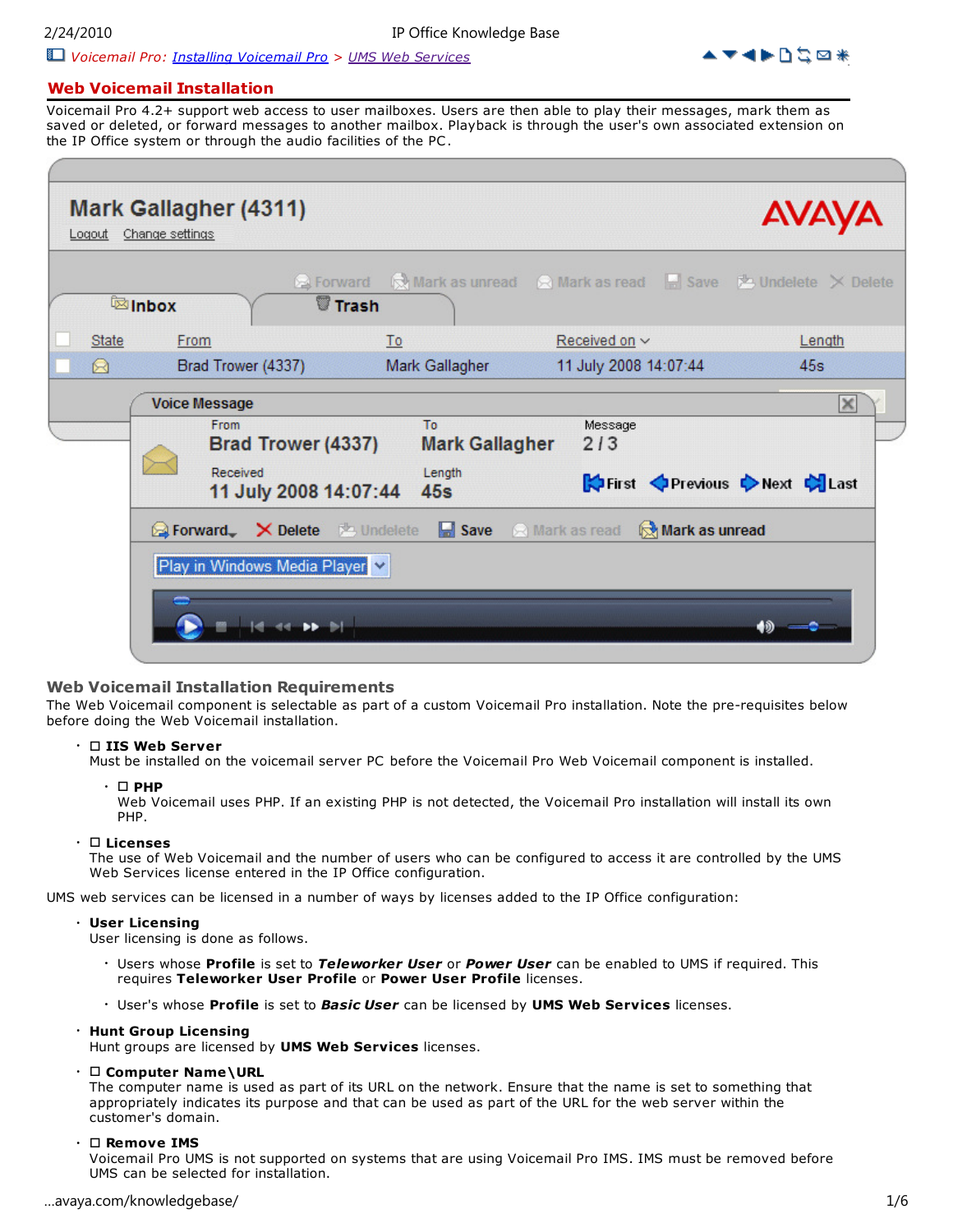## **User and Browser Requirements**

For users to access Web Voicemail they require a web browser that meets the following requirements:

#### • **Javascript Enabled Web Browser**

Web Voicemail is tested against the following browsers. Other browser may work so long as they support JavaScript and CSS.

- **Internet Explorer V6 SP1** or higher.
- **Internet Explorer V7** or higher.
- **Mozilla Firefox V2.0.0.2** or higher.
- **Opera V9.10** or higher.

#### • **PC Playback**

Browser access allows the selection of message playback either via an IP Office extension or through the web browser. Avaya test browser playback using the following Windows media players:

- Windows Media Player 10.
- Windows Media Player 11.
- Quick Time 7.4.
- $\cdot$  VLC 0.8.

#### • **User Name and Password**

Once enabled for UMS Web Services in the IP Office configuration, to log on using Web Voicemail, the user will need to know their **Name** and **Voicemail Code** as set in the IP Office configuration. Note that this is the **Name** and not the **Full Name.**

## **Voicemail Pro Software Installation with Web Voicemail Component**

The Web Voicemail component is installed as part of a Custom Voicemail Pro installation. From the list of

1.Verify that IIS is installed and running on the voicemail server PC . Check that it can be browsed from user PC's.

- While the server can be browsed by IP address, the URL used by users will be based on the server's computer name within the customer domain. Check that web server can be browsed from user PC's using the server's computer name as part of the URL. If necessary change that name to accurately indicate its function.
- 2.Insert the **IP Office Applications DVD**. Click on the link for **Voicemail Pro** and then double-click on **setup.exe**. The **Choose Setup Language** window opens.
- 3.When asked for the type of Voicemail Pro install to perform, select **Voicemail Pro (Full)**.
- 4.On the next screen select **Custom**.
- 5.In the list of components scroll down and select **Web Voicemail**. Do not change any of the other selections unless you understand the requirements for those components.
	- UMS Web Voicemail is not supported in conjunction with IMS. If one is selected for installation the other cannot be selected.
- 6.Follow the remainder of the installation process and allow the voicemail server to reboot when required.

## **Licensing IP Office for Web Services**

UMS web services can be licensed in a number of ways by licenses added to the IP Office configuration:

#### • **User Licensing**

User licensing is done as follows.

- Users whose **Profile** is set to *Teleworker User* or *Power User* can be enabled to UMS if required. This requires **Teleworker User Profile** or **Power User Profile** licenses.
- User's whose **Profile** is set to *Basic User* can be licensed by **UMS Web Services** licenses.

#### • **Hunt Group Licensing**

Hunt groups are licensed by **UMS Web Services** licenses.

1.Start IP Office Manager.

2.Receive the configuration from the IP Office associated with the Voicemail Pro server.

3.In the **Licenses** section, add the required licenses.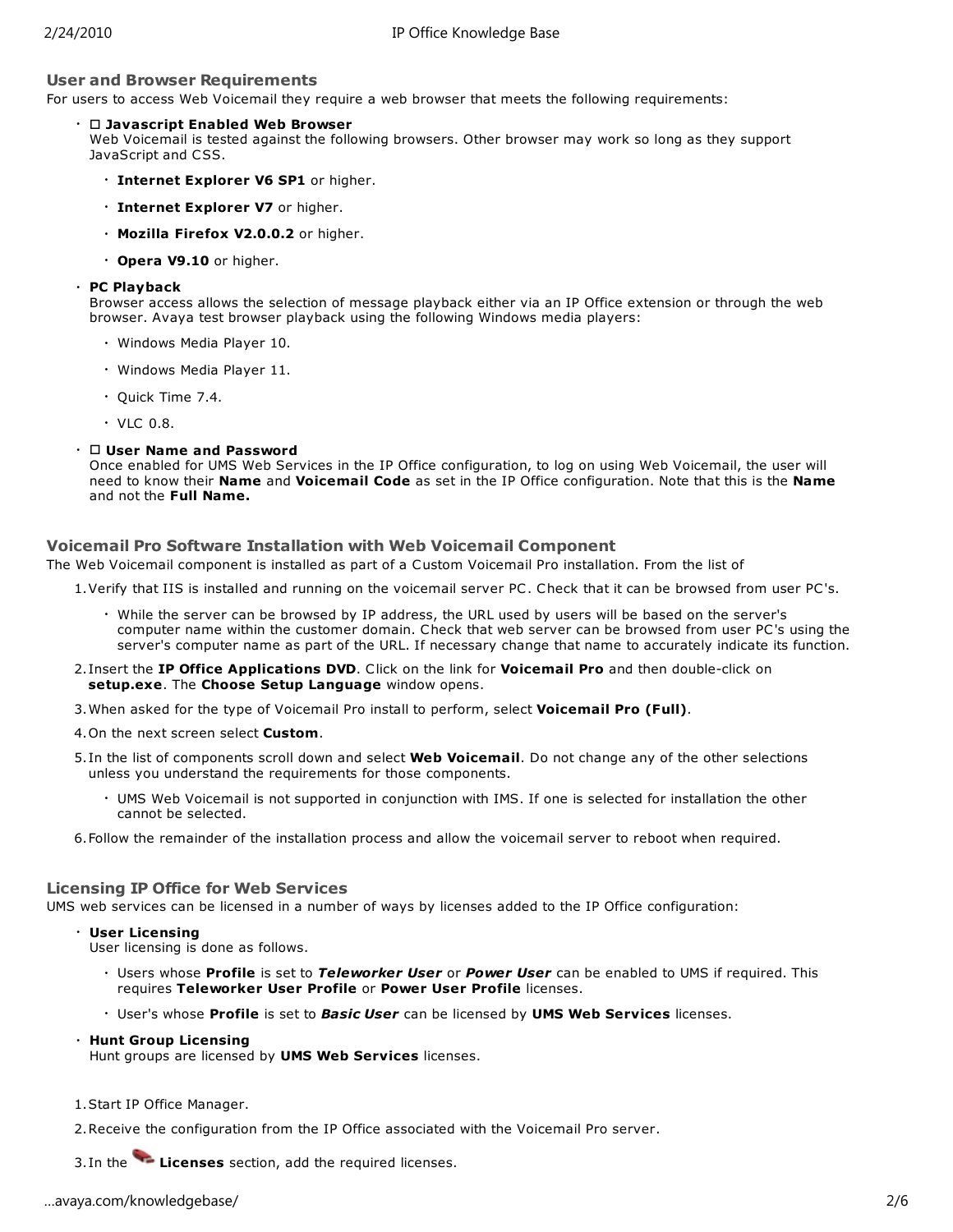## 2/24/2010 IP Office Knowledge Base

4.Merge the configuration back to the IP Office and then receive the configuration again.

5.In the **Licenses** section check that the **License Status** of the licenses is now shown as *Valid*.

6.Start the Voicemail Pro client

7.Select **Help | About**.

8.The screen should list the **Web Services** as *Started* and should show the number of UMS licenses.

## **Configure Users for UMS**

1.Start IP Office Manager.

2.Receive the configuration from the IP Office system hosting the user.

3.UMS can be enabled in two ways:

- **Through Individual User Settings:**
	- Select **User** and then select the required user.
	- Select the **Voicemail** tab.
	- Enable **UMS Web Services**. Click **OK**.
- **Through Licenses:**
	- Select **Licenses**.
	- In the Manager navigation pane, double click on the **UMS Web Services** license.
	- The **Select Web Service Users** menu is shown.
	- Select the users for which UMS Web Services are required. Click **OK**.

4.Merge the configuration back to the IP Office.

## **Configuring Hunt Groups for UMS**

Access to hunt group mailboxes using UMS is supported for Voicemail Pro 5.0+.

- 1.Start IP Office Manager.
- 2.Receive the configuration from the IP Office system hosting the hunt group.
- 3.Select the hunt group.
- 4.Click on the Voicemail tab.
- 5.Enable **UMS Web Services**. Click **OK**.
- 6.Merge the configuration back to the IP Office.

## **UMS Web Voicemail and ContactStore**

It is possible to run ContactStore and UMS Web Voicemail on the same server PC . However some additional steps are required following installation in order to allow browser access to both applications.

- 1.Install UMS web voicemail.
- 2.Install ContactStore.
- 3.Reboot the server.
- 4.Within services, stop the *ContactStore* service.
- 5.Using a web browser access a voicemail mailbox using UMS web voicemail.
- 6.Restart the ContactStore service.
- 7.Both application should now be accessible via web browser.

### **Playback Control**

UMS message playback through the web browser is tested and supported with the Windows Media Player. It may work with other audio playback controls but will not have been tested.

The following methods can be used to check that the audio playback is associated with the Windows Media Player.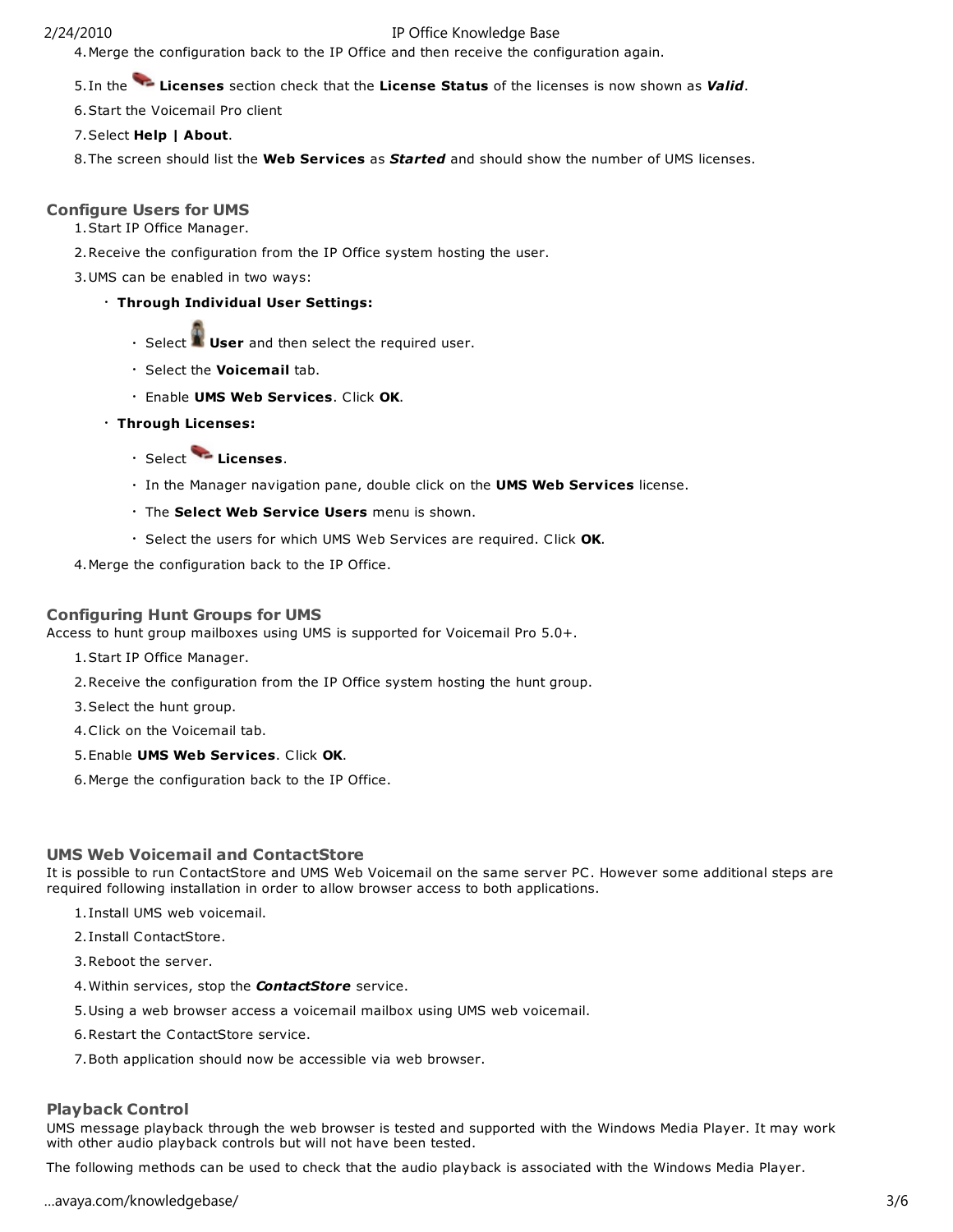# **Firefox**

- 1.Select **Tools | Options | Applications** or **Tools | Options | Content | File Types | Manage**.
- 2.In the search box enter *x-mplayer2*.

| <b>Options</b>     |            |                                      |                     |         |          |                                      |   |
|--------------------|------------|--------------------------------------|---------------------|---------|----------|--------------------------------------|---|
| Main               | Tabs       | Content                              | <b>Applications</b> | Privacy | Security | Advanced                             |   |
| Search:            | x-mplayer2 |                                      |                     |         |          | Clear                                |   |
| Content Type<br>FМ |            | Windows Media Audio/Video playlist ( |                     | Action  |          | Use Windows Media Player (default) v | ᡕ |
|                    |            |                                      |                     |         |          |                                      |   |
|                    |            |                                      |                     | OK      | Cancel   | Help                                 |   |

3.Check that the **Action** is set to *Use Windows Media Player* or *Use Windows Media Player plug-in Dynamic Link Library*.

## **Opera**

- 1.Select Tools | Preferences.
- 2.Select Downloads and use the search box to find x-mplayer2.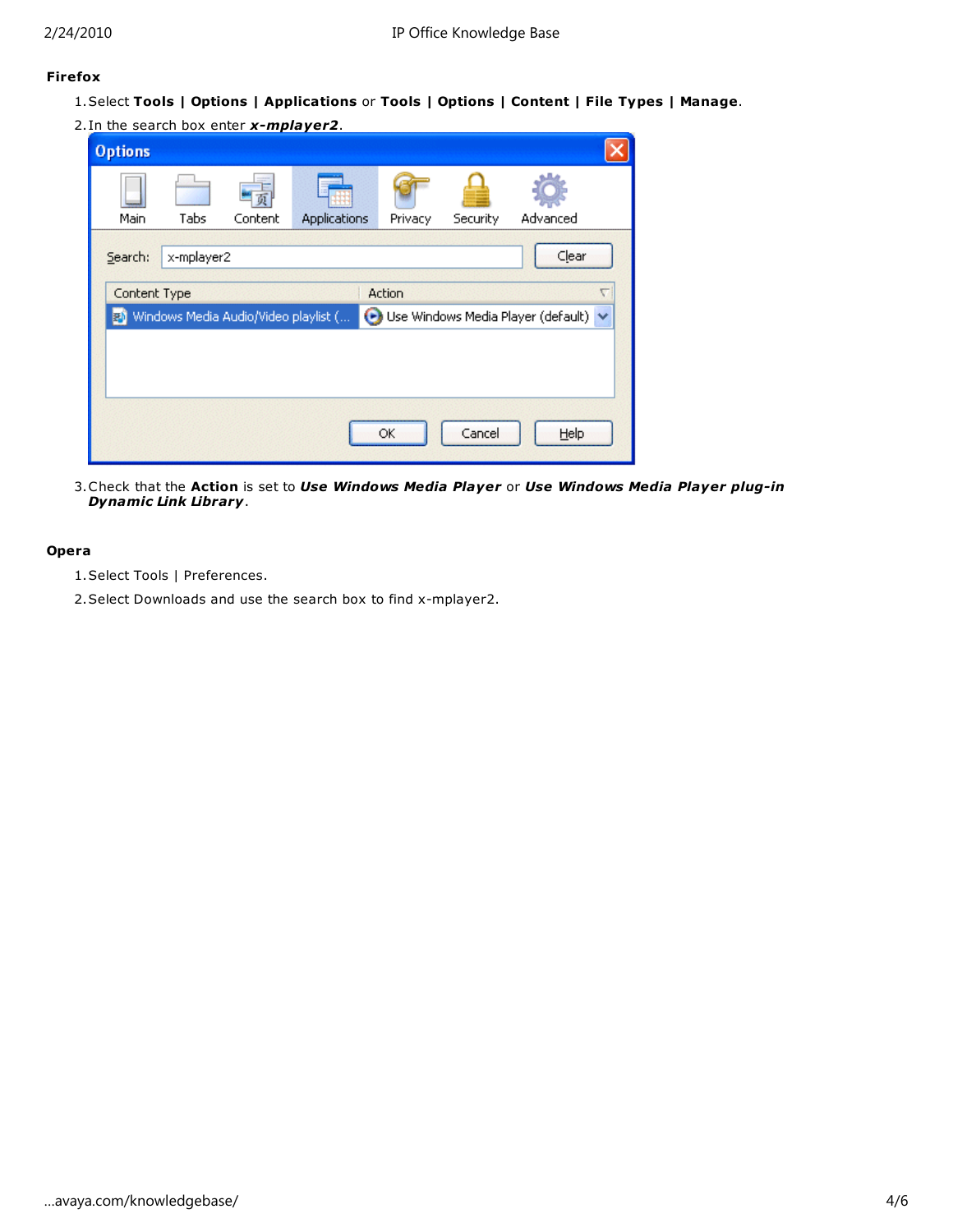| Browsing<br>Search                                                          | $\sim$ x-mpl                 |                                                                                                | Hide file types opened with Opera                      |        |
|-----------------------------------------------------------------------------|------------------------------|------------------------------------------------------------------------------------------------|--------------------------------------------------------|--------|
| Notifications                                                               | *MIME type                   |                                                                                                | File extension(s)                                      | New    |
| Content                                                                     | application/x-mplayer2       | $\ast$                                                                                         |                                                        | Delete |
| Fonts<br>Downloads                                                          |                              |                                                                                                |                                                        | Edit   |
| Programs                                                                    | <b>File type</b>             |                                                                                                |                                                        | ×      |
| History<br>Cookies<br>Security<br>Network<br>Toolbars<br>Shortcuts<br>Voice | Action<br>Downlo.<br>C:\Doc\ | MIME type<br>application/x-mplayer2<br>Show download dialog<br>Open with Opera<br>Save to disk | File extensions<br>*<br>Open when transfer is complete |        |
|                                                                             |                              |                                                                                                | Do not ask for folder, but save directly to            |        |
|                                                                             |                              |                                                                                                |                                                        | Choose |
|                                                                             |                              | Open with default application                                                                  |                                                        |        |
|                                                                             |                              | Open with other application                                                                    |                                                        |        |
|                                                                             |                              |                                                                                                |                                                        | Choose |
|                                                                             |                              |                                                                                                | Pass web address directly to application               |        |
|                                                                             | $\bullet$                    | Use plug-in                                                                                    |                                                        |        |

3.Check that the setting is set to **Use plug-in** and *Windows Media Player Plug-In Dynamic Link Library*.

## **Internet Explorer**

1.Internet Explorer uses the application associated with the wav file type for Windows.

## 2.Select **My Computer**.

# 3.Select **Tools | Folder Options**.

## 4.Select **File Types**.

5.Locate and select the **WAV** extension type.